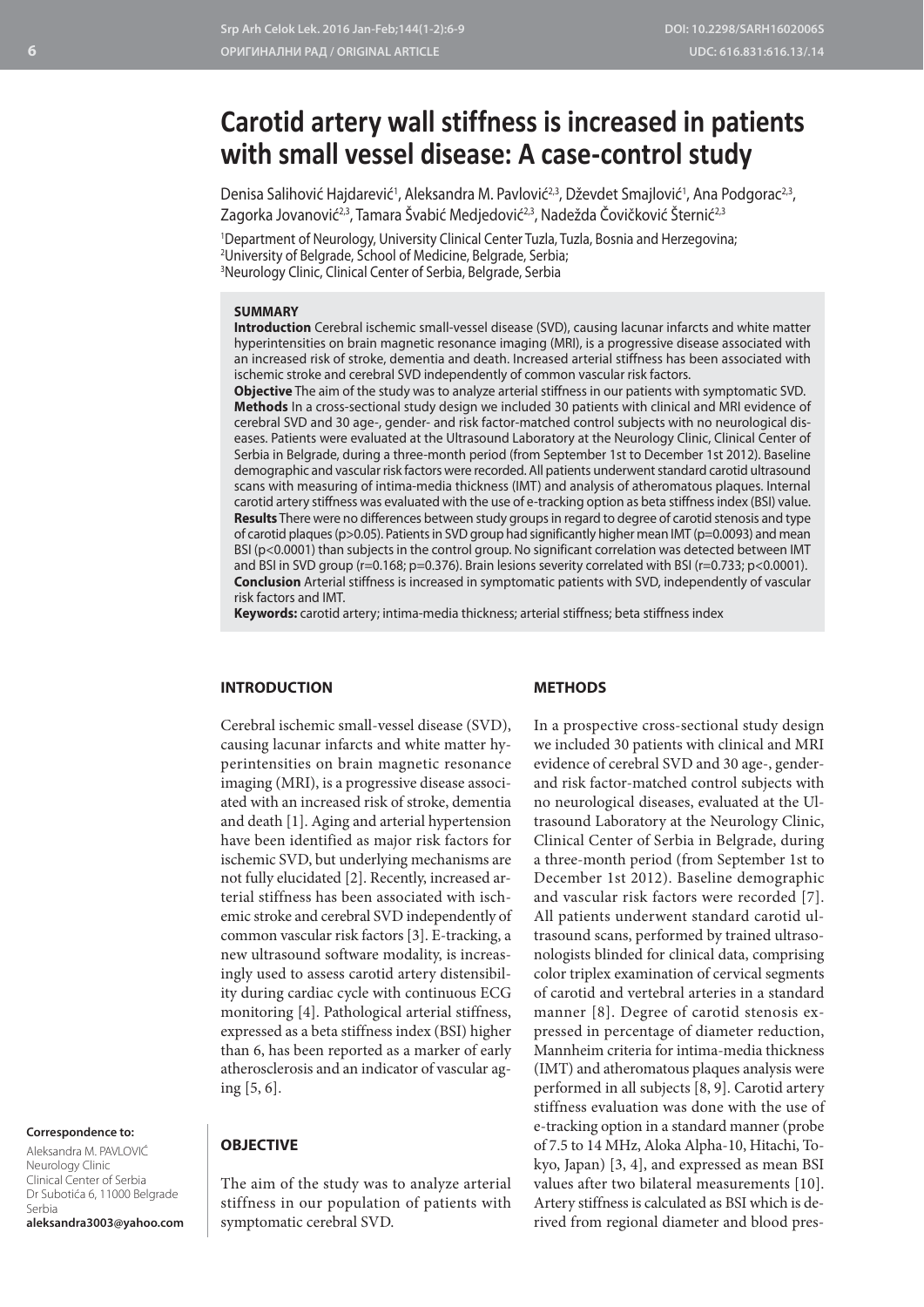sure change. Measurements are performed in a standard manner, in supine position with head elevation of up to 45° and side tilt of 30° to the right and then to the left [4]. B-mode IMT measurements are done subsequently 1.5 cm proximally to the flow divider on the distal wall of CCA bilaterally in diastole over three to five cardiac cycles, systolic and diastolic inter-adventitial excursions are noted and results are expressed as arithmetic means automatically [4]. Prior to arterial stiffness examination, patients are advised to avoid caffeine beverages and have a rest period of at least 10 minutes. Severity of lesions attributed to SVD (confluent white matter lesions and lacunar infarctions) was expressed through age-related white matter changes (ARWMC) score as reported previously [7]. The study has been approved by the Ethics Committee of the Clinical Center of Serbia.

The results are tabulated. Statistical analysis included a description statistics and use of Fisher's exact probability test,  $\chi^2$  and ANOVA for testing the differences between groups. Pearson's correlation coefficient was determined in order to test association between selected variables. The value of p<0.05 was considered statistically significant.

## **RESULTS**

Both study groups were comparable in terms of age, gender and common vascular risk factors (Table 1). Hypertension was the most frequent risk factor in both groups, followed by hyperlipidemia and active smoking. Mean ARWMC score was 10.2±3.7 for the SVD group.

Ultrasound characteristics of both study groups are shown in Table 2. No statistically significant difference was detected in regard to IMT and beta-index values between right and left side in both study groups, so mean values for both sides were included in further analysis. Patients with SVD had mildly increased IMT compared to normal value, while it was normal in control subjects. Also, IMT values in the SVD group were significantly higher compared to the control group (p=0.0093). Carotid stenosis was mild in all participants (<50% diameter reduction) (Table 2). Mean carotid stenosis values did not differ between study groups (Table 2). No statistically significant difference was noted in plaque quality between the SVD and the control group, although echolucent plaques were more frequent in SVD patients. In the SVD group mean BSI values were significantly higher than in the control group (p<0.0001) (Table 2).

Analysis of correlation between risk factors and BSI showed only statistically significant correlation between hypertension and BSI in SVD patients (r=0.560; p=0.0013). No other statistically significant correlation was detected for any of the risk factors, including age, both in SVD and control group.

No statistically significant correlation was detected between IMT and beta-index values (r=0.168; p=0.376) in the SVD group. However, correlation between severity of SVD lesions (ARWMC score) and BSI was excellent  $(r=0.733; p<0.0001)$ .

| Table 1. Demographic characteristics and vascular risk factors in both |  |
|------------------------------------------------------------------------|--|
| study groups                                                           |  |

| Characteristics            | Number of patients (%) |                           |         |
|----------------------------|------------------------|---------------------------|---------|
|                            | SVD group<br>$(n=30)$  | Control group<br>$(n=30)$ | p-value |
| Age (years)                | $63.1 \pm 12.7*$       | $60.0 \pm 13.5*$          | 0.310   |
| Male gender                | 7(23.3)                | 10(33.3)                  | 0.567   |
| Hypertension               | 23(76.7)               | 18 (60.0)                 | 0.267   |
| Diabetes mellitus          | 1(3.3)                 | 2(6.7)                    | 0.999   |
| Hyperlipidemia             | 18 (60.0)              | 14 (46.7)                 | 0.438   |
| <b>Atrial fibrillation</b> | 2(6.7)                 | 1(3.3)                    | 0.999   |
| Coronary artery disease    | 7(23.3)                | 4(13.3)                   | 0.506   |
| Peripheral artery disease  | 0(0.0)                 | 1(3.3)                    | 0.999   |
| Smoking                    | 9(30.0)                | 13(43.3)                  | 0.422   |
| Alcoholism                 | 2(6.7)                 | 4(13.3)                   | 0.671   |
| Previous TIA               | 4(13.3)                | 2(6.7)                    | 0.671   |
|                            |                        |                           |         |

 $*$  mean  $+$  SD

SVD – small vessel disease; TIA – transient ischemic attack

**Table 2.** Carotid ultrasound characteristics in both study groups

| Characteristics  | SVD group                                          | Control<br>group                            | p-value     |
|------------------|----------------------------------------------------|---------------------------------------------|-------------|
| $IMT$ (mm)       | $1.07 \pm 0.21$ #                                  | $0.91 \pm 0.25$ #                           | $0.0093*$   |
| Carotid stenosis | $18.3 + 20.3$ <sup>*</sup>                         | $10.7 \pm 18.7$ <sup>#</sup>                | 0.134       |
| Plaque quality   | Echogenic in 10,<br>echolucent in 4,<br>mixed in 2 | Echogenic<br>in 7, mixed<br>in <sub>1</sub> | 0.339       |
| Beta-index       | $7.2 + 2.2$                                        | $5.3 \pm 1.0^*$                             | $< 0.0001*$ |

 $*$  mean  $\pm$  SD;  $*$  statistical significance p<0.05

SVD – small vessel disease; IMT – intima-media thickness

#### **DISCUSSION**

We report results of the first pilot study in our population analyzing new ultrasound modality, e-tracking, as a tool to evaluate carotid artery wall stiffness. Results of this casecontrol study show that carotid artery BSI is significantly increased in our symptomatic patients with SVD, indicating affections of both small and large arteries. Although SVD patients typically have mild atherosclerotic changes on carotid and other large arteries, there is evidence of widespread pathological process of the arterial wall, expressed both through increased BSI and IMT values. Since both large and small artery disease share common vascular risk factors, it is still not elucidated why some patients dominantly develop one and some another type of vessel involvement.

Undoubtedly aging and vascular risk factors contribute to changes of arterial elasticity and distensibility [3, 4]. As previously reported, hypertension is one of the most important risk factors for pathological arterial stiffness, which has been shown in our study as well [3-6]. We did not detect correlation between age and other risk factors with BSI in any of the groups. Assessment of arterial stiffness is increasingly used as an index of hypertension-related cardiovascular target organ damage and considered to be an independent predictor of cardiovascular events and cardiovascular mortality in patients with different comorbidities and cardiovascular risk [5, 11]. Tsivgoulis et al. [12] found that both carotid IMT and increased stiffness were significant predictors of occurrence of ischemic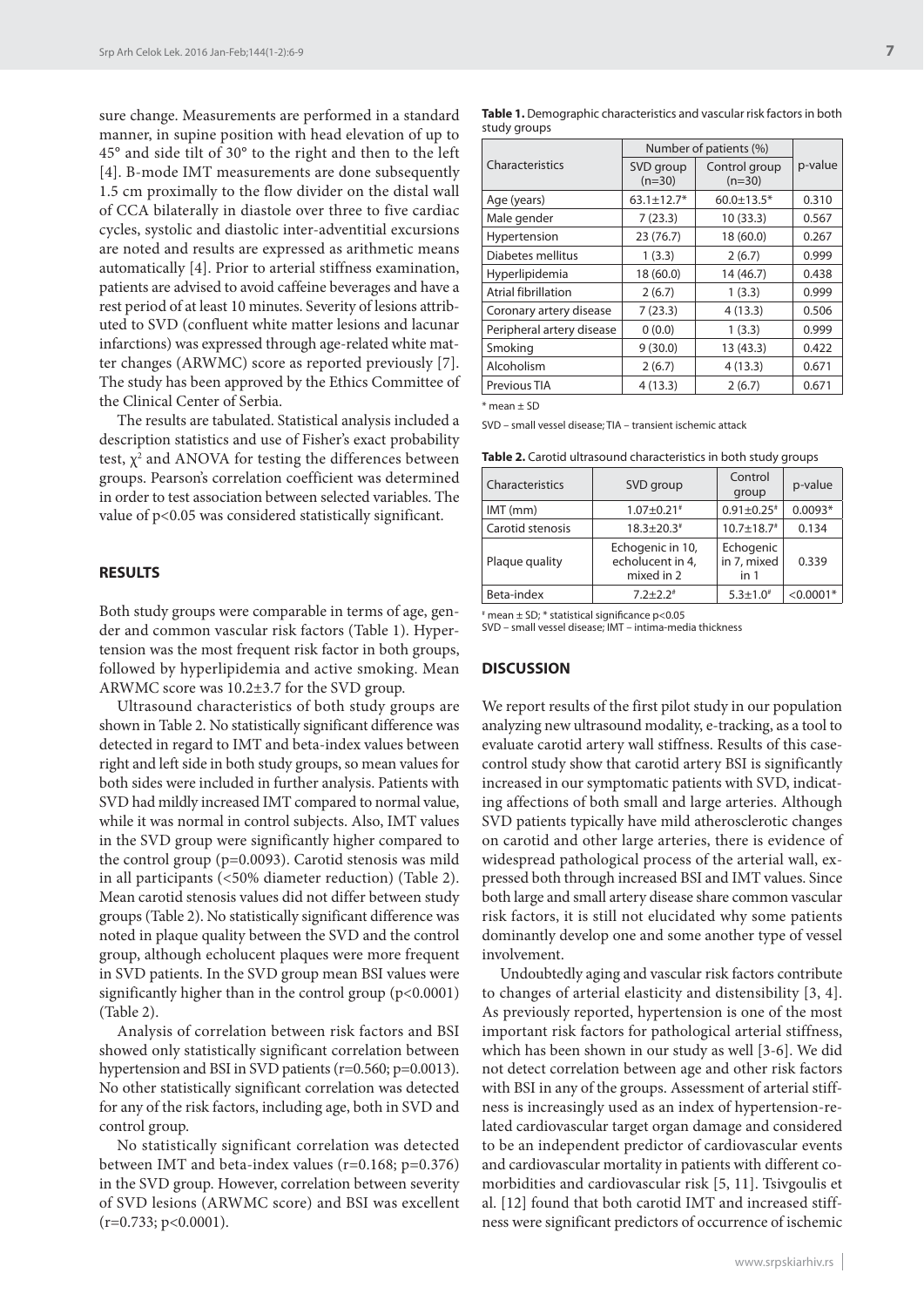stroke, independently of conventional vascular risk factors. Also, increased arterial stiffness was associated with stroke independently of IMT values [12].

Our findings are in accordance with several previous reports. Notably, we found strong correlation between AR-WMC score expressing severity of brain lesions attributable to SVD, and BSI values. Poels et al. [13] found that increased aortic wall stiffness in patients with SVD was associated with larger white matter lesion volume, but not with lacunar infarcts or microbleeds. Similarly, a French study reported an association between increased carotid stiffness and larger white matter hyper intensity volumes and increasing prevalence of lacunar infarcts on MRI scans [14].

Interestingly, we did not find an association between IMT and BSI, which has also been reported [12]. This implies different underlying pathological changes, indicating that arterial stiffness and atherosclerosis may be secondary to independent processes involved in the pathogenesis of cerebrovascular disease, but occurring at similar sites in the artery. Increased arterial stiffness can be viewed as an intermediate factor in the causal pathway between the risk factors and a stroke. Some authors suggested that genetic factors may play important role by contributing to differences in the structure of connective tissue in the arterial wall, which partly determines the arterial stiffness [12, 15].

Singer et al. [16] conducted a systematic review of the evidence associating arterial stiffness with cognitive function and cognitive decline with markers of cerebral SVD. They concluded that arterial stiffness is associated with cerebral SVD and decreased cognitive function but also emphasized

#### **REFERENCES**

- 1. Pantoni L. Cerebral small vessel disease: from pathogenesis and clinical characteristics to therapeutic challenges. Lancet Neurology. 2010; 9:689-701. [DOI: 10.1016/S1474-4422(10)70104-6] [PMID: 20610345]
- 2. Debette S, Markus HS. The clinical importance of white matter hyperintensities on brain magnetic resonance imaging: systematic review and meta-analysis. BMJ. 2010; 341:c3666. [DOI: 10.1136/bmj.c3666] [PMID: 20660506]
- 3. Watson NL, Sutton-Tyrrell K, Rosano C, Boudreau RM, Hardy SE, Simonsick EM, et al. Arterial stiffness and cognitive decline in well-functioning older adults. J Gerontol A Biol Sci Med Sci. 2011; 66(12):1336-42. [DOI: 10.1093/gerona/glr119] [PMID: 21768503]
- Zavoreo I, Demarin V. Breath holding index and arterial stiffness as markers of vascular aging. Curr Aging Sci. 2010; 3(1):67-70. [DOI: 10.2174/1874609811003010067#sthash.okTPzECK.dpuf] [PMID: 20298172]
- 5. Laurent S, Boutouyrie P. Recent advances in arterial stiffness and wave reflection in human hypertension. Hypertension. 2007; 49(6):1202-6. [DOI: 10.1161/HYPERTENSIONAHA.106.076166] [PMID: 17452508]
- Messas E, Pernot M, Couade M. Arterial wall elasticity: state of the art and future prospects. Diagn Interv Imaging. 2013; 94(5):561-9. [DOI: 10.1016/j.diii.2013.01.025] [PMID: 23619291]
- 7. Pavlovic AM, Pekmezovic T, Tomic G, Trajkovic JZ, Sternic N. Baseline predictors of cognitive decline in patients with cerebral small vessel disease. J Alzheimers Dis. 2014; 42(Suppl 3):S37-43. [DOI: 10.3233/JAD-132606] [PMID: 24898641]
- 8. Grant EG, Benson CB, Moneta GL, Alexandrov AV, Baker JD, Bluth EI, et al. Carotid artery stenosis: gray-scale and Doppler US diagnosis – Society of Radiologists in Ultrasound Consensus Conference. Radiology. 2003; 229:340-6.

[DOI: 10.1148/radiol.2292030516] [PMID: 14500855] 9. Touboul PJ, Hennerici MG, Meairs S, Adams H, Amarenco P, Bornstein N, et al. Mannheim carotid intima-media thickness

the problem of methodological differences between studies [16]. Since our study had cross-sectional design and included only SVD patients who already had clinically evident symptoms of the disease, it is not possible to determine temporal relationship between changes in arterial stiffness, IMT alteration and SVD evolution. Therefore, future research should focus on BSI analysis in early, asymptomatic phases of SVD. Early selection of patients at particular risk of developing symptomatic SVD could alter primary prevention strategies in highly susceptible subpopulation of patients and possibly improve their prognosis.

## **CONCLUSION**

Carotid artery arterial stiffness is altered in symptomatic patients with SVD indicating affection of both large and small vessels, independently of vascular risk factors and increased IMT. With the use of appropriate ultrasound software, arterial stiffness can be easily and noninvasively assessed. Clinical implications of this finding are yet to be determined but may add to understanding of pathogenetic processes involved in SVD.

#### **ACKNOWLEDGEMENTS**

This work has been supported by the grant from the Ministry of Education, Science and Technological Development of the Republic of Serbia (Scientific Project No. 175022).

and plaque consensus (2004-2006-2011). An update on behalf of the advisory board of the 3rd, 4th and 5th watching the risk symposia, at the 13th, 15th and 20th European Stroke Conferences, Mannheim, Germany, 2004, Brussels, Belgium, 2006, and Hamburg, Germany, 2011. Cerebrovasc Dis. 2012; 34:290-6. [DOI: 10.1159/000343145] [PMID: 23128470]

- 10. Jurašić MJ, Lovrenčić-Huzjan A, Šarac R, Demarin V. Beta-stiffness index by three-dimensional ultrasound. Acta Clin Croat. 2005; 44:265-9.
- 11. Milan A, Tosello, Fabbri A, Vairo A, Leone D, Chiarlo M, et al. Arterial stiffness: from physiology to clinical implications. High Blood Press Cardiovasc Prev. 2011; 18(1):1-12.
- [DOI: 10.2165/11588020-000000000-00000] [PMID: 21612307] 12. Tsivgoulis G, Vemmos K, Papamichael C, Spengos K, Daffertshofer M, Cimboneriu A, et al. Common carotid arterial stiffness and the risk of ischaemic stroke. Eur J Neurol. 2006; 13(5):475-81. [DOI: 10.1111/j.1468-1331.2006.01291.x] [PMID: 16722972]
- 13. Poels MM, Zaccai K, Verwoert GC, Vernoij MW, Hofman A, van der Lugt A, et al. Arterial stiffness and cerebral small vessel disease: the Rotterdam scan study. Stroke. 2012; 43(10):2637-42. [DOI: 10.1161/STROKEAHA.111.642264] [PMID: 22879099]
- 14. Brisset M, Boutouyrie P, Pico F, Zhu Y, Zureik M, Schilling S, et al. Large-vessel correlates of cerebral small-vessel disease. Neurology. 2013; 80(7):662-9. [DOI: 10.1212/WNL.0b013e318281ccc2] [PMID: 23345633]
- 15. Durier S, Fassot C, Laurent S, Boutouyrie P, Couetil JP, Fine E, et al. Physiological genomics of human arteries: quantitative relationship between gene expression and arterial stiffness. Circulation. 2003; 108:1845-51. [DOI: 10.1161/01.CIR.0000091407.86925.7A] [PMID: 14530203]
- 16. Singer J, Trollor JN, Baune BT, Sachdev PS, Smith E. Arterial stiffness, the brain and cognition: a systematic review. Ageing Res Rev. 2014; 15:16-27. [DOI: 10.1016/j.arr.2014.02.002] [PMID: 24548924]